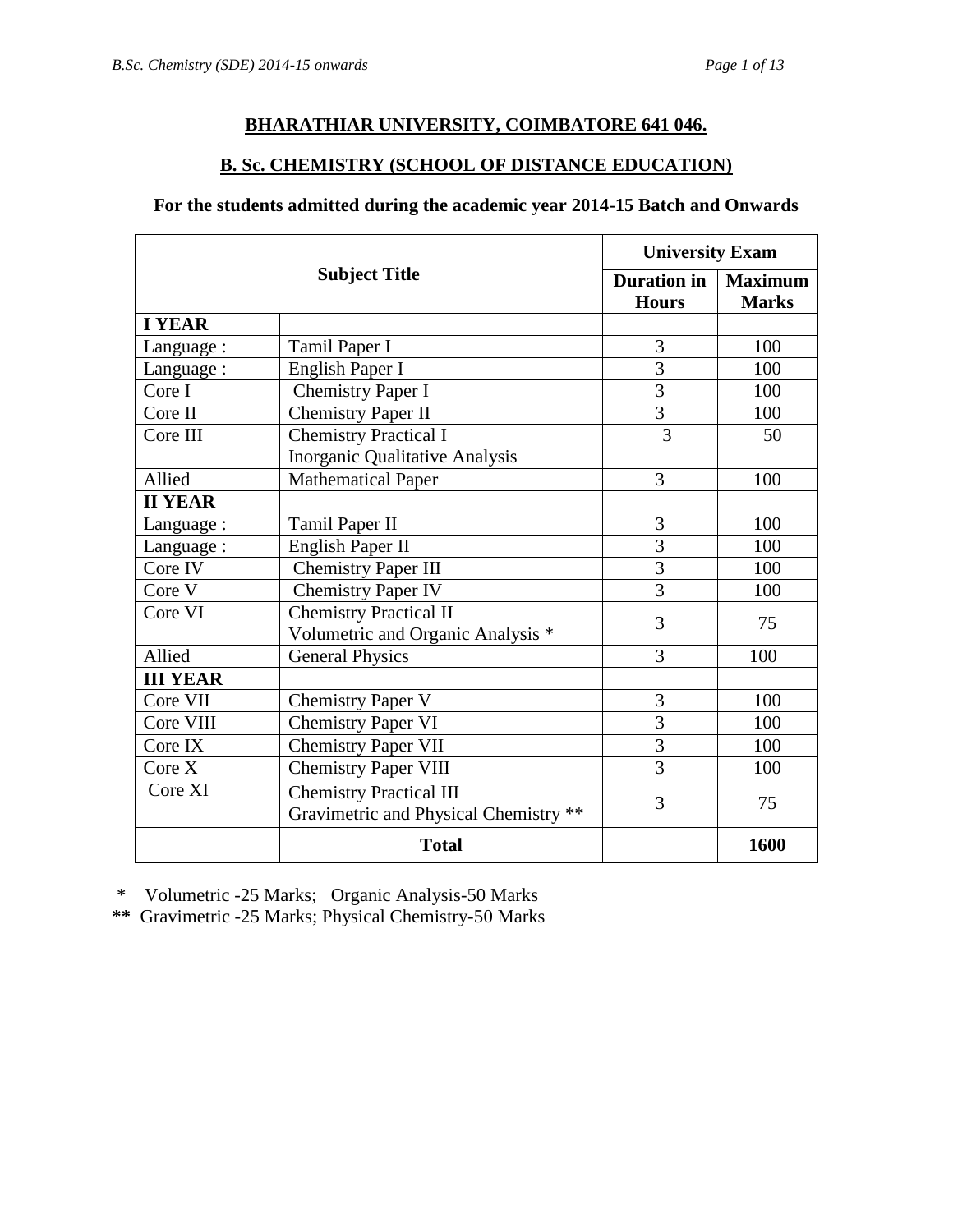# **CORE I - CHEMISTRY PAPER I**

Subject Description : This paper presents the basic principles of Chemistry. Goals : To enable the students to learn about the basic principles of Chemistry. Objective : To understand the important concepts of Chemistry.

# **CONTENTS**

## UNIT I

Structure and shape of molecules: VSEPR Theory and geometry of molecules. Hybridization and geometry of sp,  $sp^2$ ,  $sp^3$ ,  $dsp^2$ ,  $dsp^3$ ,  $d^2sp^3$ ,  $sp^3d^2$  and  $sp^3d^3$ . Bonding, shapes and structures of the following molecules: Molecules with Sigma bonds only  $-$  BeCl<sub>2</sub>, SnCl<sub>2</sub>,  $BF_3$ , CH<sub>4</sub>, SiF<sub>4</sub>, XeF<sub>4</sub>, PCl<sub>5</sub>, IF<sub>5</sub>, SF<sub>6</sub>, and IF<sub>7</sub>.

# UNIT II

 1. Polar effects – inductive effect, mesomeric effect, electromeric effect, hyper conjugation and steric effects.

Classification of reagents: Electrophiles, Nucleophiles and Free radicals.

Types of reaction: Polar reactions involving carbonium ions and carbanions with simple examples.

 2. Aliphatic Hydrocarbons: Restricted rotation about single bond preferred rotational conformations.

 3.Cycloalkanes: Preparation by Dieckmann ring closure and by reduction of aromatic hydrocarbons – ring opening reactions of cyclopropane with  $H_2$ ,  $Br_2$  and HI.

# UNIT III

1. Alkenes: Preparation by Wittig reaction – Mechanisms of beta elimination – E1, E2 and cis elimination – Hoffmann's rule and Saytzeff's rule. Addition reactions with hydrogen, halogen, hydrogen halide (Markownikoff's rule) and hydrogen bromide (Peroxide effect).

2. Dienes: Stability of isolated and conjugated dienes-1, 2 and 1, 4 additions, Diels -Alder reaction. Free Radical addition – Polymerization – synthetic rubber.

3. Alkynes: Acidity of Alkynes – formation of acetylides-addition of water with  $HgSO<sub>4</sub>$ catalyst-hydroboration.

# UNIT IV

Liquid crystals–the concept of mesomorphic state-typical liquid cryatalline substances and their properties.

Properties of liquids like surface tension and viscosity – Review of structural differences between solids, liquids and gases.

Condensed phases-Coefficients of thermal expansion and compressibility of liquids and solids.

# UNIT V:

1.Failure of classical theory in explaining black body radiation- Planck's theory of quantization of energy – Einstein theory of photoelectric effect-Compton effect.

deBroglie theory of wave-particle dualism-Heisenberg's uncertainty principle

2. Covalent bonds – Molecular orbital theory – application to molecules such as  $H_2,H_2^+$ , He<sub>2</sub>,  $O_2$ ,  $N_2$ ,  $F_2$ ,  $CO$ and NO.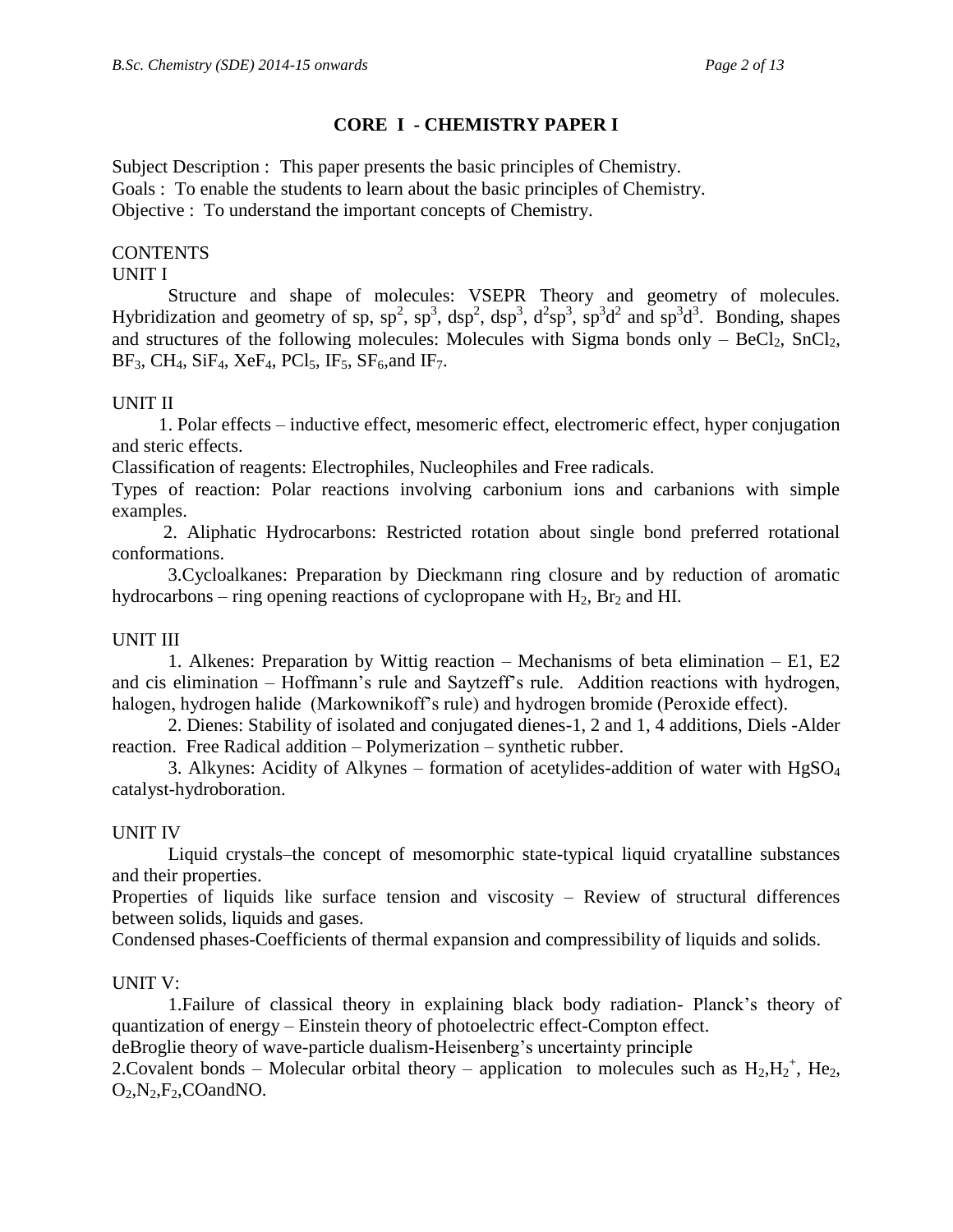# **CORE II - CHEMISTRY PAPER II**

**Subject description**: This paper presents the concept of coordination chemistry, aromaticity and thermodynamics.

**Goals**: To enable the students to learn about acids and bases, aromaticity, and thermodynamics **Objectives**:To study the principles of acids and bases and thermodynamics.

#### Contents

Unit I:

. Acids and bases; Definitions- different approaches to protonic acid – base systems – strengths of Lewis Acids and Bases -Hard and Soft Acids and Bases. Applications of HSAB concept Basis of hardness and softness, limitations of HSAB concept.

### Unit II:

Chemistry of Boron family – Group discussion – Electron acceptor behaviour and electron deficiency of boron hydrides; bonding in diboranes; NaBH4 and borazole - preparation, properties, structure and uses-Classification of silicate- simple silicates chain silicates and sheet silicates only.

### Unit III:

Structure of benzene-Aromaticty-Huckel's rule. Electrophilic substitution in benzene with mechanism. Grignard reagents and synthetic applications-Nucleophilic substitution reaction  $- S_N1$ ,  $S_N2$  and  $S_Ni$  reactions – Elimination versus substitution-Benzyne mechanism and intermediate complex mechanism.

### Unit IV:

The laws of thermodynamics, generalities and Zeroth law – kinds of energy – Scope of the first and second laws of thermodynamics-thermodynamic terms-definitions – heat – work of expansion – work of compression – maximum and minimum quantities of work – Reversible and irreversible transformations of energy. First law of thermodynamics – properties of energy changes in relation to properties of system- isothermal and adiabatic changes – meaning of the thermodynamic state function – properties of exact and inexact differentials – Joule Thomson experiment Relation between E and H, Cp and Cv.

### Unit V:

Application of the first law of thermodynamics to chemical reactions. The heat of reaction – conventions in the values of H. The determination of heats of formation – sequences of reactions – Hess's law – heats of combustion – determination by Bomb Calorimeter – Bond energies – Resonance energies – Heats of solution – integral and differential heat of dilution – Heats of reaction at constant volume – dependence of the heat of reaction on temperature and Kirchoff's equation.

### TEXTBOOKS FOR REFERNCE:

- 1. Principles of Inorganic Chemistry, B.R. Puri L.R. Sharma, Shobanlal Nagin Chand & Co.
- 2. Inorganic Chemistry, P.L.Soni, Sultan Chand & Sons.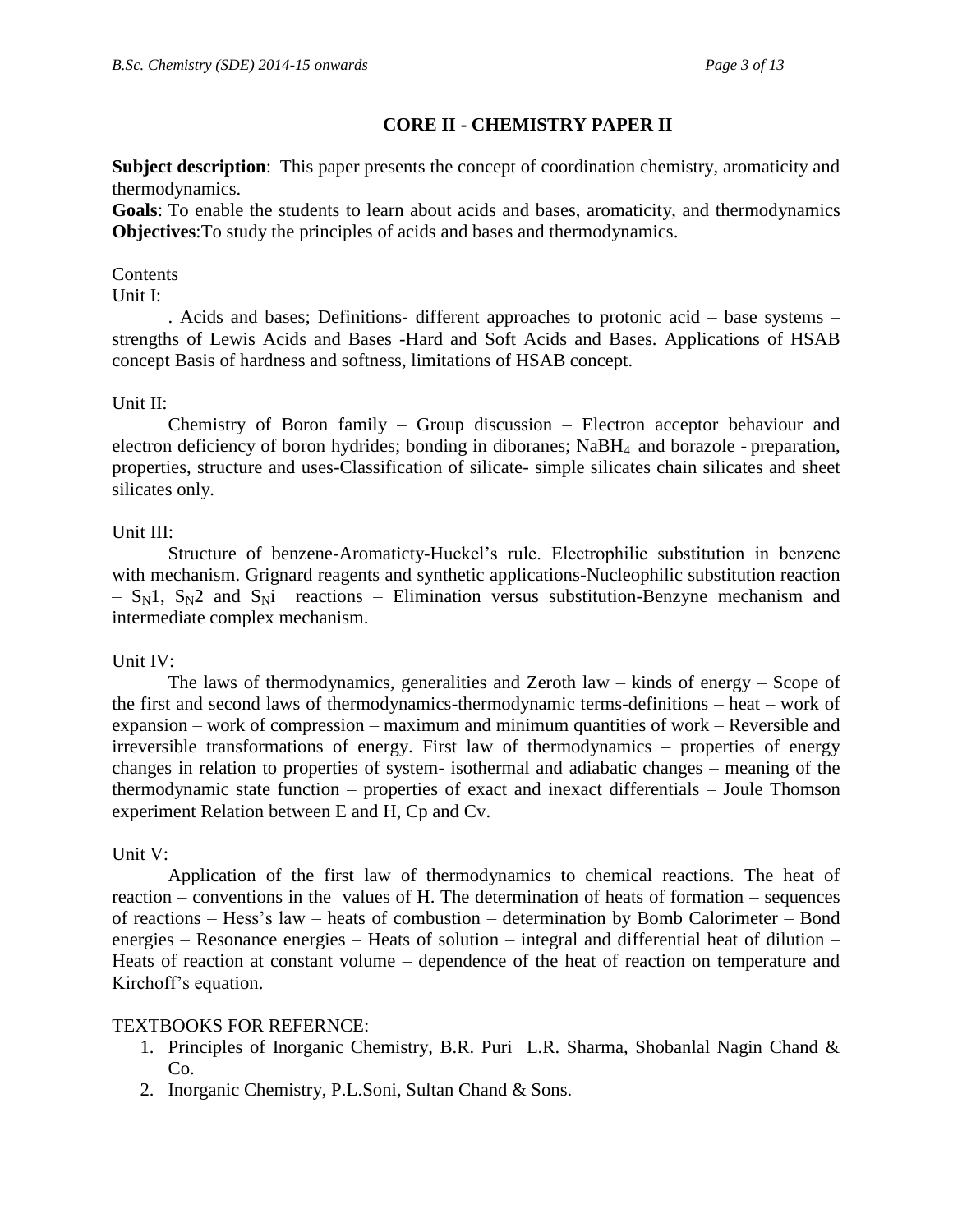- 3. Organic Chemistry, Vol. 1, 2, 3, S. M. Mughergee, S.P. Singh, R.P. Kapoor, Wiley Eastern.
- 4. Advanced Organic Chemistry, B.S. Bahl, Arun bahl, S.Chand & Co.
- 5. Essentials of Physical Chemistry, B.S. Bahl and G.D. Tuli, S.Chand & Co.
- 6. Text book of Physical Chemistry, P.L.Soni, D.B. Dharmarke, Sultan Chand & Sons.
- 7. Physical chemistry, G. N. Castellan, Addison- Wesley Pub. Co.

# **CORE III - CHEMISTRY PRACTICAL I**

# **INORGANIC QUALITATIVE ANALYSIS**

Analysis of a mixture containing two cations and two anions of which one will be an interfering ion. Semimicro methods using the conventional scheme with hydrogen sulphide may be adopted.

CATIONS TO BE STUDIED: Lead, Copper, Bismuth, Cadmium, Iron, Aluminum, Zinc, Manganese, Cobalt, Nickel, Barium, Calcium, Strontium, Magnesium and Ammonium.

ANION TO BE STUDIED: Carbonate, Sulphate, Nitrate, Chloride, Bromide, Fluoride, Borate, Oxalate, and Phosphate.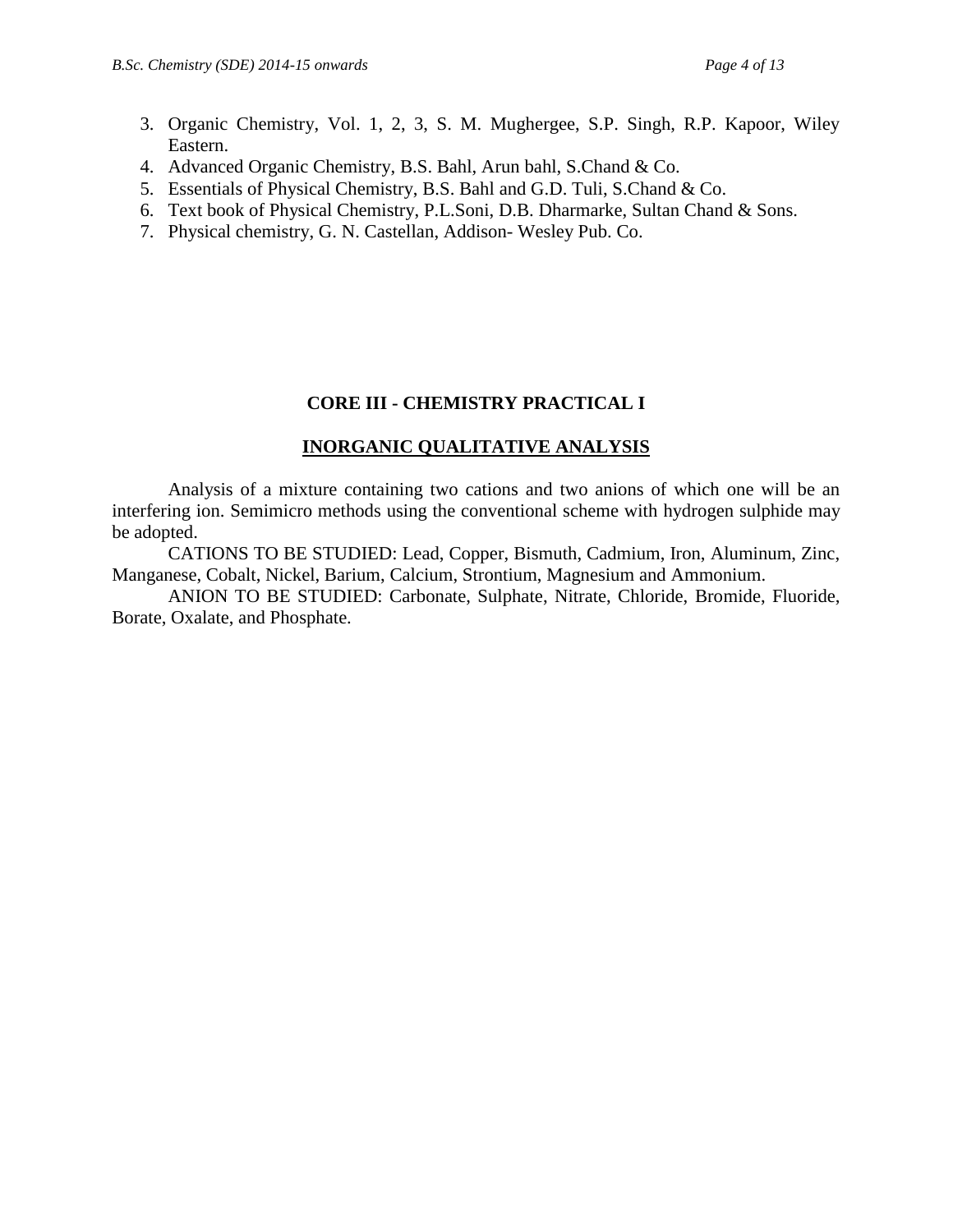# **CORE IV - CHEMISTRY PAPER III**

### **Subject description:**

This paper presents the principle in the extraction of metals and mechanism of some important organic reactions and second and third law of thermodynamics.

**Goals:** To enable the students to learn about the extraction principles, the mechanism of some addition reaction and laws of thermodynamics .

**Objectives:** To understand the mechanism and synthetic uses of important organic reactions and about the macroscopic variables involved in the thermodymics.

# **Contents:**

#### **Unit I:**

 General methods of Extraction: Concentration – Gravity separation, Froth Floatation, magnetic separation, Extraction – Chemical and Electrolytic methods of refining, Zone refining, Van Arkel refining and Electrolytic refining.Occurrence, extraction, properties and uses of Thallium, Germanium, Titanium and Tin - their important compounds such as  $GeCl<sub>4</sub>$ , TiO<sub>2</sub>,  $TiCl<sub>4</sub>$ , and  $SnCl<sub>2</sub>$ .

## **Unit II:**

Chemistry of Carbonyl Compounds – I:

Reaction mechanisms: Nucleophilic addition of Grignard reagent, NH<sub>3</sub>, primary amine-Aldol condensation, Cannizzaro reaction, Perkin reaction, Knoevanagel reaction and Claisen-Schmidt reaction. Chemistry of Carbonyl Compounds – II Reaction mechanisms – Reformatsky reaction, benzoin condensation, Wittig reaction, haloform reaction – Reaction with LiAlH<sub>4</sub> and  $NaBH_4$  – Clemmensen reduction, Wolff Kishner reduction, MPV reduction – reducing properties of Carbonyl compounds.

### **Unit III:**

Malonic ester, acetoacetic ester and cyanoacetic ester-their preparation and synthetic applications. Tautomerism of acetoacetic ester.

Geometrical isomerism – Cis & Trans, E & Z notations – Geometrical isomerism in maleic acid and fumaric acid - physical and chemical properties of geometrical isomers.

# **UNIT IV:**

Introduction to second law of thermodynamics - Carnot cycle - entropy - Definition - entropy changes in isothermal transformation - Trouton's rule. Entropy as function of T and V - Entropy as a function of T and P - Changes of entropy with T, Entropy changes in ideal gas - entropy of mixing of ideal gases.

### **UNIT V** .

General conditions of equilibrium and spontaneity - conditions of equilibrium and spontaneity under constants - definition of A and G-physical significance of - dA and dG. Temperature and pressure dependence of G - Gibbs - Helmholtz equation. Chemical equilibrium - The concept of chemical potential - chemical equilibrium in a mixture of ideal gases - van't Hoff Isotherm and isochore - Third law of thermodynamics- statement and applications. Exception to third law.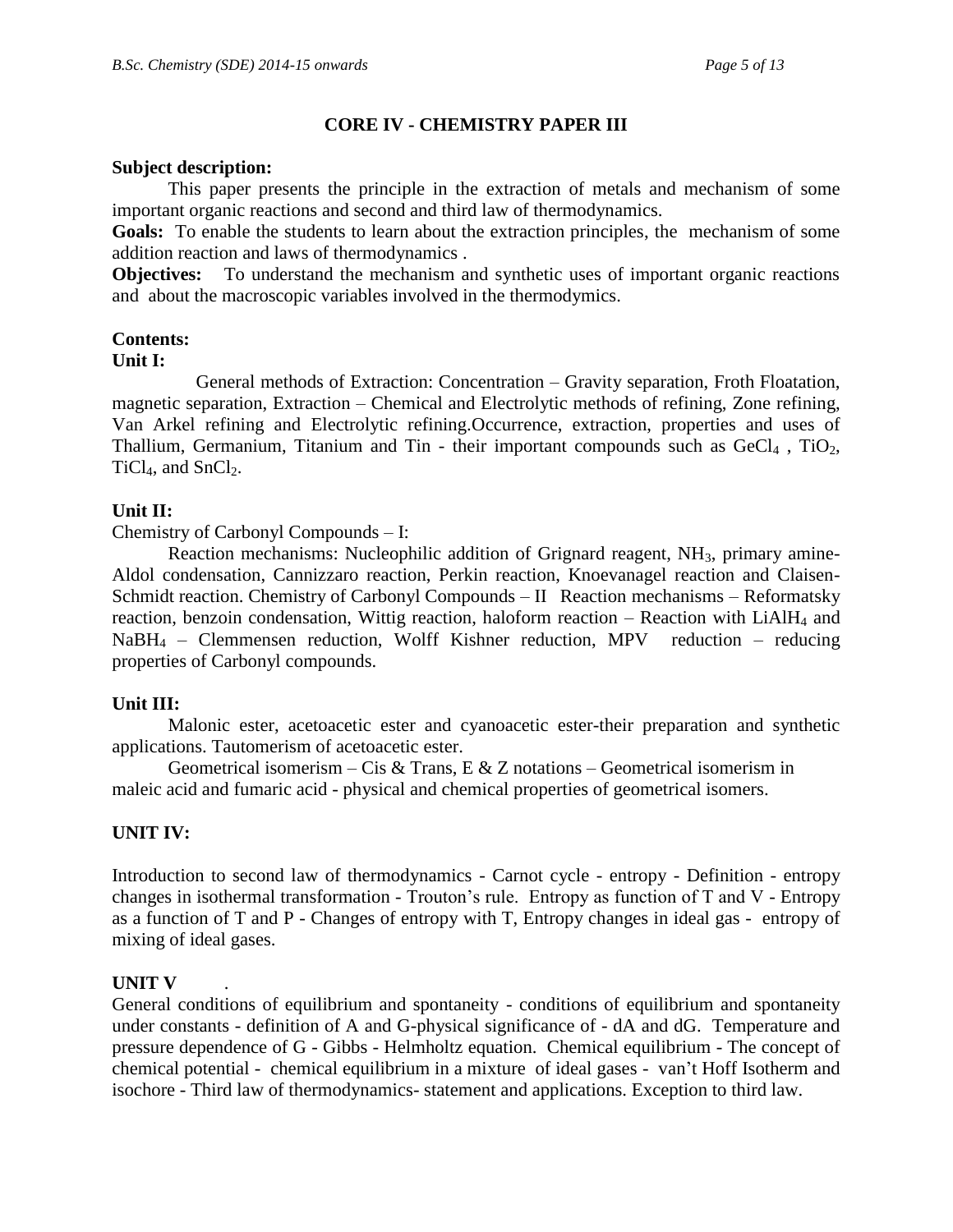# **CORE V - CHEMISTRY PAPER IV**

#### **Subject description**

This paper presents the chemistry of few metals, phenols, amines and phase rule.

#### **Goals**

To enable the students to learn about the reactions of phenol and amines .

## **Objectives**

To study the reaction of phenol and amines and applications of phase rule.

## **Contents**

### **UNIT I :**

Occurrence, extraction, properties and uses of Zirconium, Vanadium, Molybdenum and Tungsten -their important compounds  $V_2O_5$ , ZrOCl<sub>2</sub>, ammonium molybdate, molybdenum blue, WO<sub>2</sub>, and tungsten bronzes.

## **UNIT II :**

Monohydric phenols - preparation & properties –Reaction of monohydric phenols with mechanism – alkylation, esterification, nitration, sulphonation, halogenation coupling with diazonium salts – Kolbe, Reimer – Tiemann, Schotten – Bauman and Gattermann reactions.

## **UNIT III :**

Amines- Preparation and properties of aliphatic and aromatic primary, secondary and tertiary amines – their separation, comparison of their basicity – ring substitution, diazotization and coupling reaction of aromatic amines.

Diazomethane and diazoacetic ester – preparation, structure and their synthetic applications.

# **UNIT IV :**

Phase rule and phase equilibria –the equilibrium condition. Stability of phase of a pure substance. Pressure dependene of μ and T curves. The Clapeyron and Clapeyron-Clausius equations. Derivation of Gibbs phase rule. Phase equilibria in one component system. Phase diagram for sulphur, water, carbondioxide system, phase diagram for two component system – construction of the phase diagram/Thermal analysis method Bi-Cd; Zn-Mg and Na-K system.

### **UNIT V :**

Solutions: ideal and non ideal – Raoult's law, Henry's law – Nernst distribution law and its applications.

Colligative properties- relative lowering of vapour pressure, elevation of boiling point, depression of freezing point and osmotic pressure- their applications.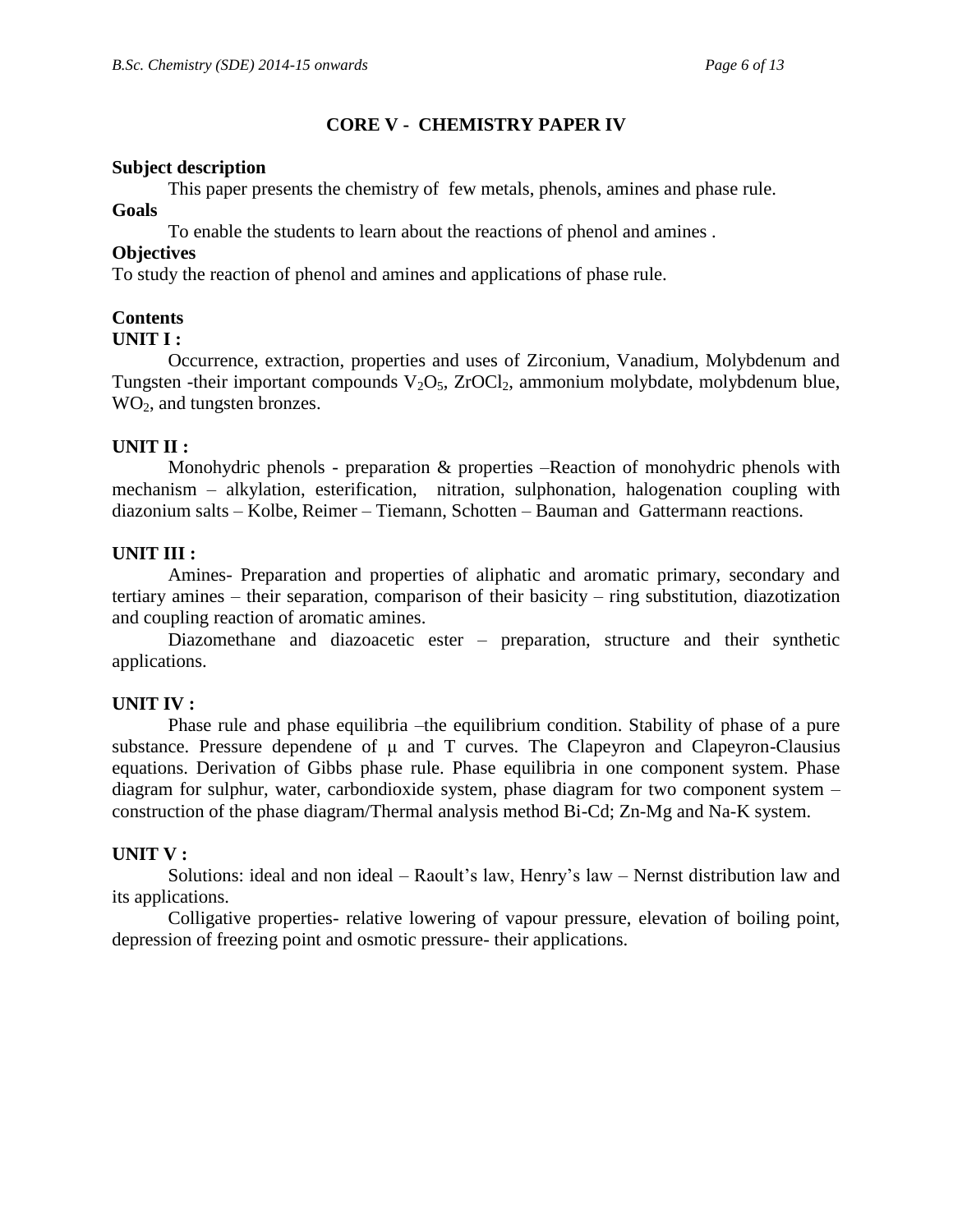## **CORE VI - CHEMISTRY PRACTICAL II Volumetric and Organic Analysis**

## **I. EXPERIMENTS IN VOLUMETRIC ANALYSIS:**

A. Acidimetry & Alkalimetry: Estimation of  $Na_2CO_3$  B. Permanganametry:

1. Estimation of Ferrous sulphate & Oxalic acid

2. Estimation of Calcium-Direct method.

C. Dichrometry: Estimation of Ferrous iron using internal indicator.

D. Iodimetry:

- 1. Estimation of  $K_2Cr_2O_7$  2. Estimation of Copper.<br>3. Estimation of As<sub>2</sub>O<sub>3</sub>
- Estimation of  $As<sub>2</sub>O<sub>3</sub>$ .

# **II. ORGANIC ANALYSIS**

Systematic analysis of an organic compound Preliminary tests, detection of elements present, Aromatic or Aliphatic, Saturated or unsaturated, nature of the functional group, confirmatory tests and preparation of derivatives - AIdehydes, Ketones, Amines, Amides, Diamide, Carbohydrates, Phenols, Acids, Esters & Nitro compounds.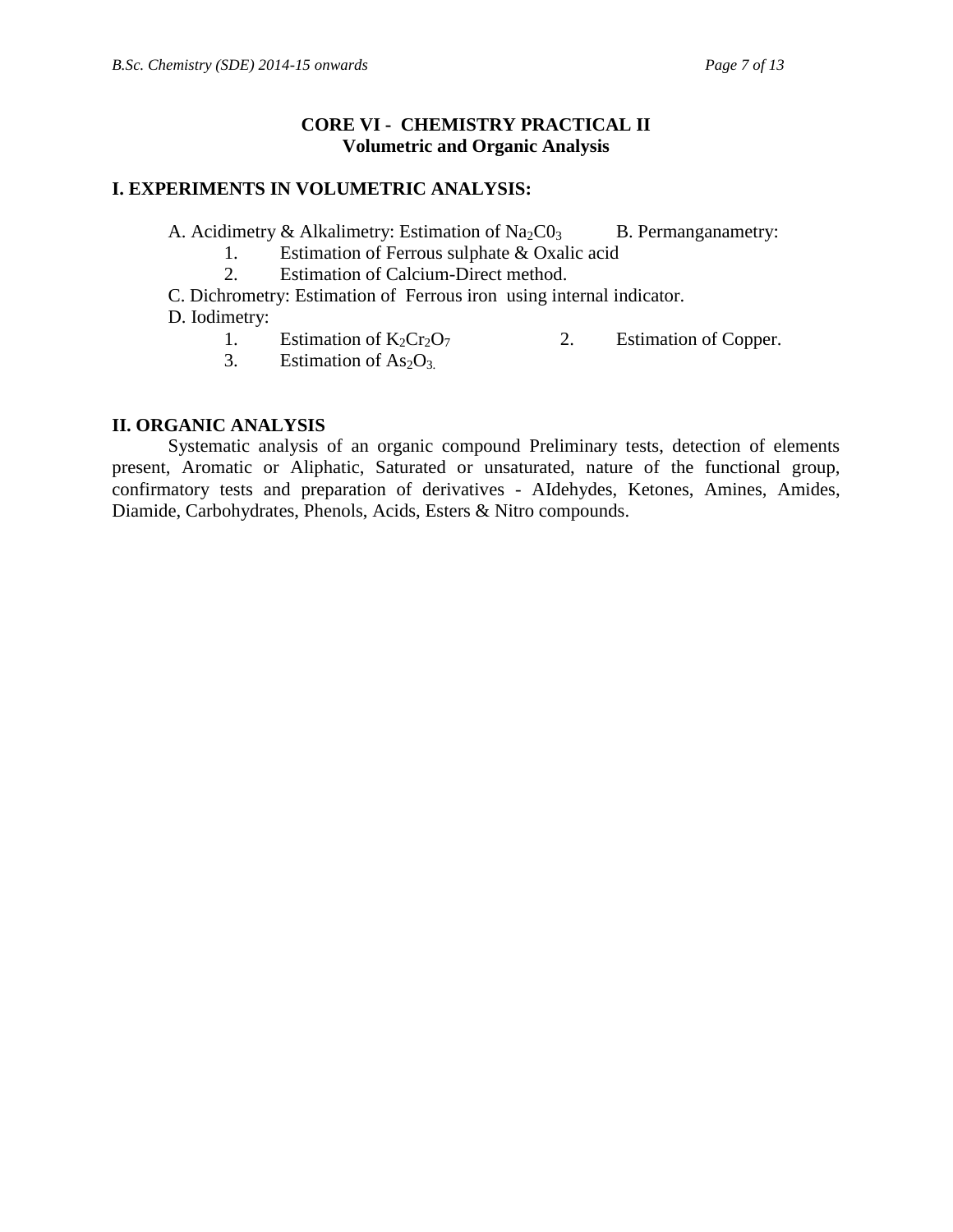## **CORE VII - CHEMISTRY PAPER V**

#### **Subject description**

This paper presents the principle of radio activity, acids , bases and solvents.

#### **Goals**

To enable the students to know about the radio activity, acid and bases, the role of solvent in chemical reactions.

## **Objectives**

To understand the principles of radio activity.

# **Contents**

#### **UNIT I :**

Structure of metals and alloys-substitutional and interstitial solid solution-Hume Rothery ratios-metallic bonding-electrical, optical and mechanical properties of metals-semiconductors, intrinsic and extrinsic-their uses. Super conductors-An elementary treatment.

## **UNIT II :**

Artificial radio activity. Artificial transmutation of elements, synthesis of radio isotopes and. nuclear fission and fusion. Nuclear reactors – principle of working – production of electrical energy – atomic projects in India – Safety measures; disposal of reactor wastes – pollution. Nuclear reactions, mechanisms and different types of stellar energy.

### **UNIT III :**

Nature of isotopes and isobars – detection and isolation of isotopes – various methods – importance of discovery of istopes – uses of isotopes in various fields. Nuclear stability n/p ratio, magic numbers, C-12 atomic weight scale, C-14 dating, mass defect and nuclear binding energies. Radio active disintergration series.

### **UNIT IV :**

Co-ordination compounds – Nomenclature – conductivity and precipitation studies – Werner Co-ordination theory – electronic interpretation of coordinate bond by SidgeWick. Isomerism: Examples of Geometrical and optical isomerism in square planar and octahedral coordination compounds – magnetic properties of coordination compounds and their interpretation by Pauling's valence bond theory and crystal field theory.

### **UNIT V :**

The solvents- solubility of compounds – effect of temperature on solubility- Role of water as solvent- chemical structure and solubility. Classifications of solvents-general behaviour- properties of ionizing solvents. Types of reactions in non aqueous solvents-protonic solvents - ammonia, hydrogen fluoride. Non Protonic solvents- $SO<sub>2</sub>$  and BrF<sub>3</sub>. Organic solvents - $C_2H_5OH$  and Ether.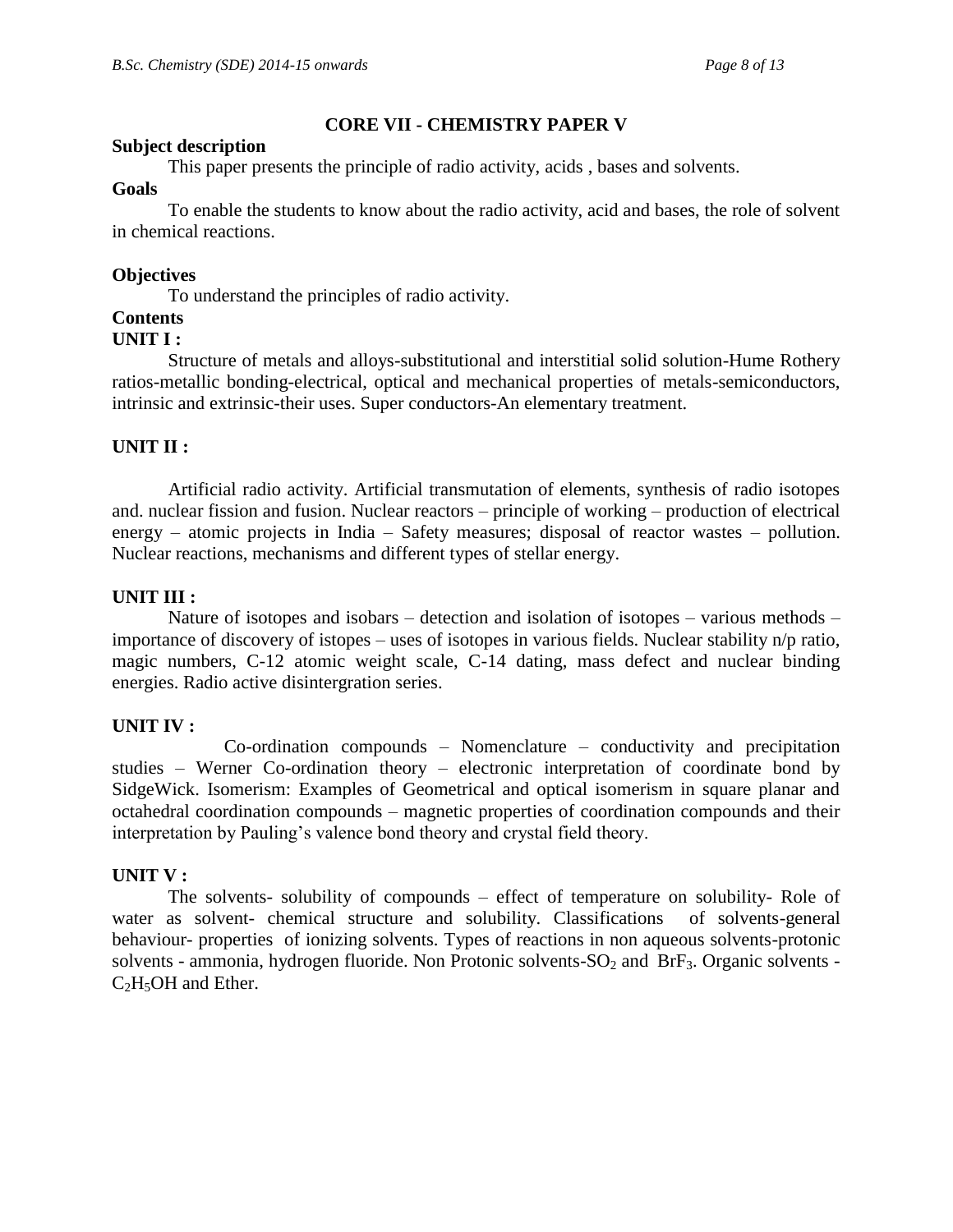# **CORE VIII - CHEMISTRY PAPER VI**

## **Subject description**

This paper presents the chemistry of carbohydrate, molecular rearrangements, amino acids and hetero cyclic compound.

## **Goals**

To enable the students to learn about carbohydrates, amino acids and hetero cyclic compounds.

## **Objectives**

To understand the importance of carbohydrate, amino acids in chemistry.

# **Contents**

### **UNIT I :**

Optical activity of compounds with asymmetric carbon- racemisation – resolution – asymmetric synthesis- configuration D,L and R,S. nomenclature. Optical activity due to restricted rotation (biphenyls, allenes and spiranes) and molecular over crowding.

## **UNIT II :**

Mechanism of molecular rearrangement reactions: Pinacol Pinacolone, Beckmann, Hoffmann, Curtius, Benzilic acid, Schmidt, Lossen, Cope and Claisen rearrangements.

# **UNIT III :**

Carbohydrates: Chemistry and structure of Glucose, Fructose, Sucrose and Maltose (cyclic structure as well). Starch and Cellulose - an elementary account. (Elucidation of structure not necessary)

Inter conversion of sugars-mutarotation – Epimerisation.

# **UNIT IV :**

Aminoacids and proteins

Amino acids-Classification –Preparation and properties of peptides and poly peptidesproteins classification based on physical properties and biological functions-primary, secondary and tertiary structure – properties and uses.

### **UNIT V :**

Heterocyclic compounds

Chemistry of Furan, Pyrrole, Thiophene, Pyridine, Quinoline, Isoquinoline, Indole and Indigo.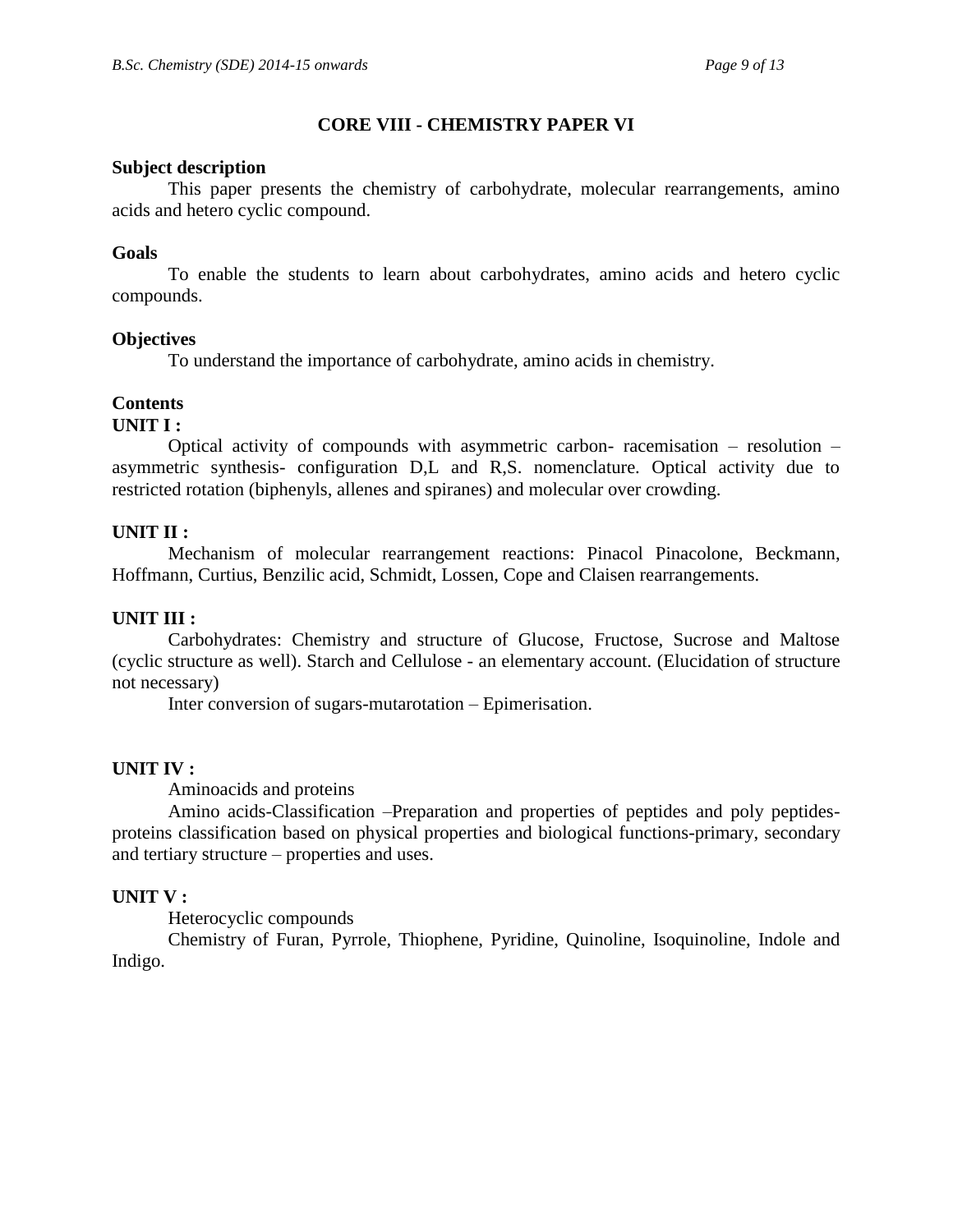# **CORE IX - CHEMISTRY PAPER VII**

## **Subject description**

This paper presents the principles of conduction Electro motive force, fuel cells and the basic the principles of spectroscopy.

**Goals** To enable the students to know about electro chemistry and to determine the structure of an organic compound by using spectroscopic methods

**Objectives** To study EMF, pH and their applications.

# **Contents**

.

### **UNIT I:**

Electrical conduction, conduction in metals and in electrolytic solutions. Measurement of conductivity in electrolytic solutions. Migration of ions-Kohlrausch's law. Arrhenius theory of electrolytic dissociation-Ostwald's dilution law. Theory of strong electrolytes-Debye-Huckel-Onsagar theory (elementary account only ) verification. Debye-Falkenhagen effect-Wien effect-Transport numbers-Determination. Conductometric titrations.

## **UNIT II:**

Ionic Equilibria -Solubility and solubility product-determination of solubility product-Applications of solubility product principle. Dissociation of weak acids and bases-Dissociation constants-pH scale-common ion effect-buffer solutions- Determination of pH values of buffer mixtures-Henderson's equation-Hydrolysis of salts-Degree of hydrolysis. Electrochemical cells. Electrode potentials-The standard hydrogen electrode kinds of electrodes and their potentials-Nernst equation. EMF-computation and measurement of cell EMF. Single electrode potential-Determination and significance of electrode potentials- electro chemical series- temperature dependence of the cell EMF- Thermodynamic quantities of cell reactions.

# **UNIT III:**

Reference electrodes-Electrodes for measurement of pH-concentration cells with and without transport-liquid junction potential-applications of EMF measurements. Redox potential-Redox indicators-uses. Potentiometric titrations.Fuel cells: Hydrogen- oxygen cell and hydrocarbon - oxygen cell. Storage cells. Lead storage cell and Nickel cadmium cell. Decomposition voltage-over voltage-Deposition and discharge potential.

# **UNIT IV:**

Spectroscopy absorption spectra – fundamental concepts electromagnetic spectrum-the various regions of the spectrum and the relative energies of the radiation in each region-type of changes induced by the interaction of radiation with matter. Theory of rotational spectra-Molecular rotation-diatomic molecule as rigid rotor-diatomic molecule as non-rigid rotorintensities of spectral lines. Applications of rotational spectra- bond length-isotopic substitution. Theories of IR spectra-simple harmonic oscillator model-Anharmonic oscillator model of diatomic molecules- information on molecular constitution from IR spectra; Application of IR spectra.

# **UNIT V:**

Theory of Raman spectra-comparison of IR and Raman spectra. Theory of UV and visible spectra-Frank Condon principle-Predissociation-determination of dissociation energies – Applications of UV spectra to simple molecules.NMR spectra- Basic principles – chemical shift-NMR spectra of simple molecules (high resolution details not expected)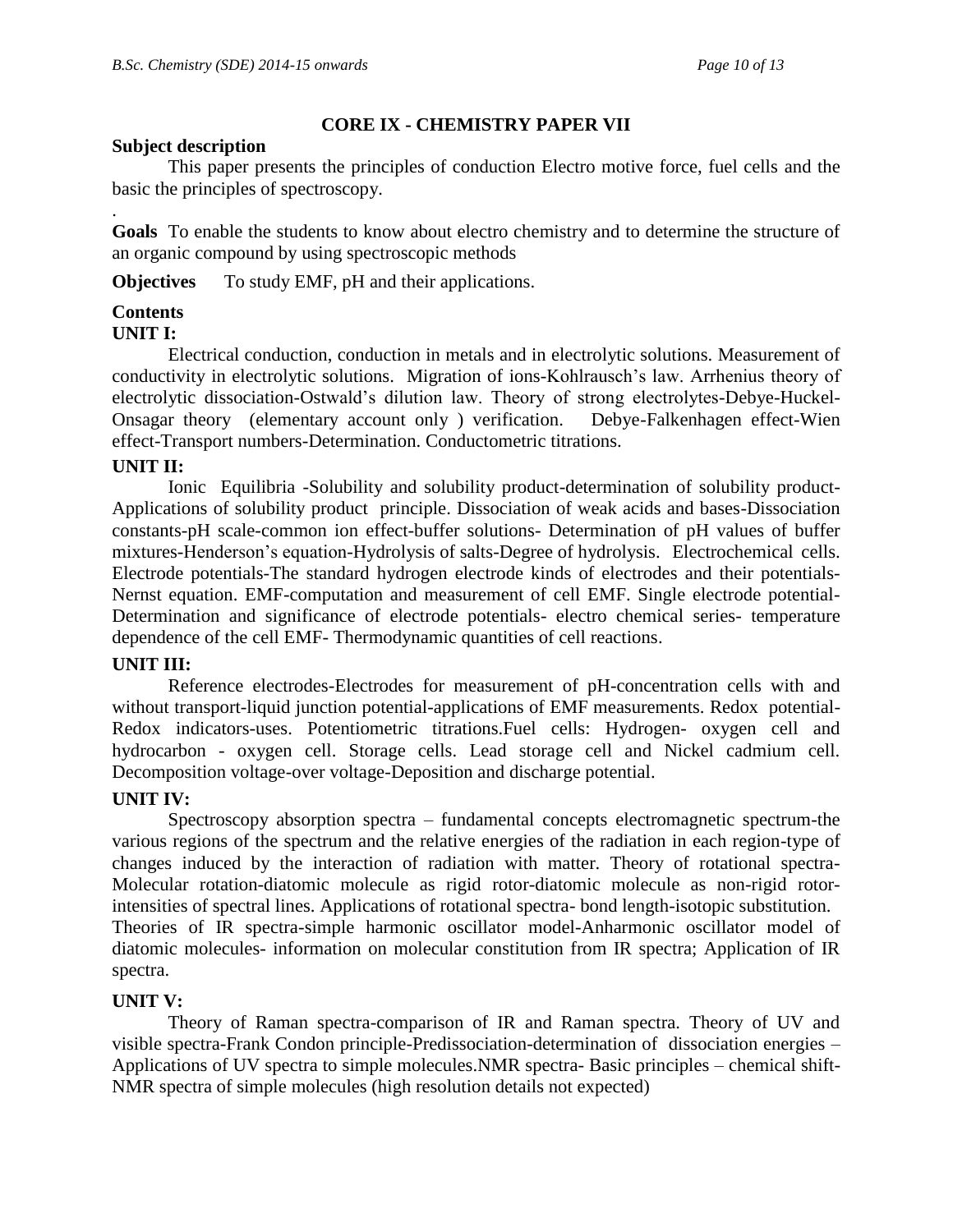# **CORE X - CHEMISTRY PAPER VIII**

### **Subject description**

This paper presents the chemistry of natural products, drugs, magnetic properties of molecules and kinetics of chemical reaction

**Goals** To enable the students to know about terpenoids, vitamins,alkaloids ,hormones, drugs of biological importance and electro chemistry

**Objectives** To study natural products, medicinal drugs, EMF, pH and their applications.

## **UNIT I:**

.

Terpenoids; Introduction-Classification-General methods of isolation-isoprene rulestructural elucidation and synthesis of geraniol, terpineol and dipentene.

Vitamins-introduction-importance of vitamins-structural elucidation and synthesis of Retinol, Riboflavin and Ascorbic acid. Alkaloids – introduction – classification – General characteristics – general methods of determining structures- Hoffmann's exhaustive methylation. Structural elucidation and synthesis of conine, piperine and papaverin.

Hormones; Introduction-Structural elucidation and synthesis of adrenaline and thyroxine.

## **UNIT II :**

Chemotheraphy; Introduction-Classification of drugs-applications of sulpha drugs, anti malarials Amebecidal, Antiseptics, Analgesics and Antibiotics (Penicillin, Streptomycin, Chloromycetin, tetracycline-structure and uses only).

### **UNIT III :**

Electrical properties of molecules: Molar polarization, Orientation polarization and Distortion polarization polar and non polar molecules. Determination of dipolemoment of polar gases, liquids and solids-Applications of dipole moment in the study of simple molecules.Magnetic properties of molecules; Meaning of the terms magnetic susceptibility, magnetic moment, diamagnetism, paramagnetism and ferromagnetism, Determination of magnetic susceptibility by Guoy's method. Application of magnetic properties in solving structural problems .

### **UNIT IV:**

Empirical laws and experimental aspects.Rate laws, Stoichiometry, order and molecularity of reactions- Setting up and solving simple differential equation for first order, second order, third order and zero order reactions. Characteristics of I,II,III and Zero order reactions . Determination of order of reactions.Experimental techniques involved in following kinetics of reaction. Volumetry, manometry, polarimetry and colorimetry, typical examples for each of the techniques.Theoretical aspects. Effect of temperature on rate constant. The activation energy. The collision theory of reaction rates and its limitation. Lindemann theory of unimolecular reactions. The theory of Absolute reaction rates. Comparison of the collision theory with the Absolute reaction rate theory.

### **UNIT V :**

Thermal chain reaction  $H_2/Br_2$  reaction.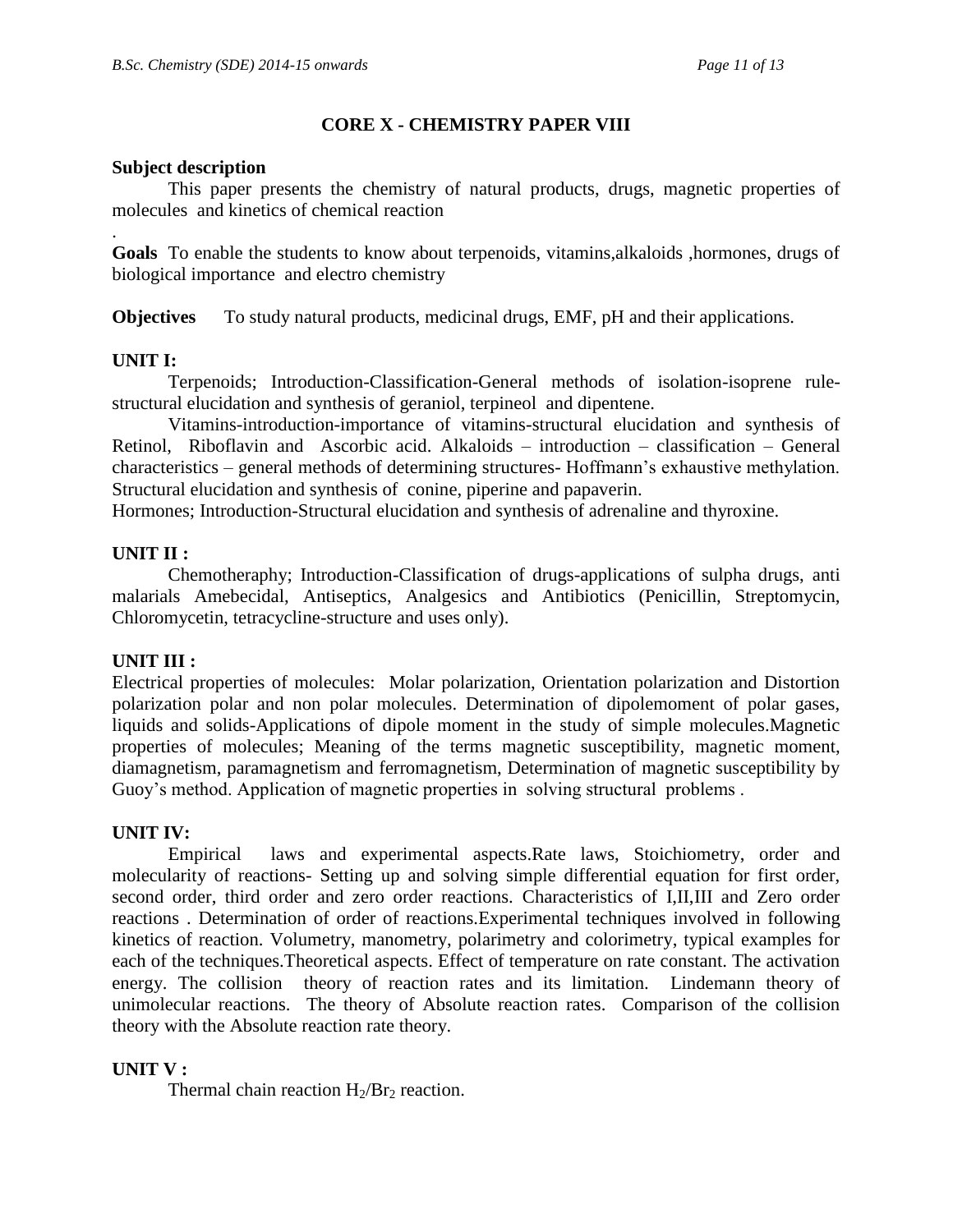Kinetics of photochemical reactions. Absorption of light and photochemical process. The Stark-Einstein law of photochemical equivalence. Photochemical chain reaction  $H_2/H_2$ reaction. Quantum yield of photochemical ractions. Comparison of thermal & photochemical kinetics of  $H_2/Hr_2$  reaction. Photosensitized reactions. Fluoresence, phosphorescence and chemiluminesence.

# **TEXT BOOKS AND REFERENCES**

Inorganic Chemistry

- 1. Principles of inorganic chemistry, B.R.Puri & L.R. Sharma, Shobanlal Nagin Chand & Co.,
- 2. Inorganic chemistry, P.L.Soni, Sultan Chand & Sons
- 3. Concepts of Inorganic Chemistry, F.A.Cotton
- 4. Text book of inorganic chemistry a new approach, S.Sundaram and V.S. Srinivasan, Margham publications.
- 5. A text book of inorganic chemistry, A.K.De, Wiley
- 6. Concise inorganic chemistry,J.D.Lee.
- 7. Inorganic chemistry, Shriver and Atkins
- 8. Theoretical principles of inorganic chemistry, Manku, Teta McGraw Hill edition.

# **Organic chemistry**

- 1. Organic chemistry, Vol. 1,2,3 S.M. Mughergee, S.P.Sigh, R.P.Kapoor, Wiley Eastern
- 2. Advanced Organic Chemistry, B.S.Bahl, Arun bahl, S.Chand & Co.,
- 3. Text book Organic Chemistry, P.L. Soni, S.M. Chawla, Sultan Chand & Sons
- 4. Steroisomerism of carbon compounds, RaviBhusanm, CBS Publishers
- 5. Sterochemistry, Conformation and mechanisms, Kalsi, Wiley- Eastern Ltd.,
- 6. Stereochemistry of Organic compounds, D. Nasipuri, Wiley-Eastern ltd.,
- 7. Organic chemistry, Vol 1 and 2,I.L. Finar, Addison-Wesly Longman
- 8. Organic chemistry, R.T.Morrison and R.W. Boyd, Prentice –Hall.
- 9. Organic chemistry, P.H.Pine, McGrawHill.
- 10. Fundamentals of Organic Chemistry, T.W.Graham Solomen, John-Wiley & Sons
- 11. Introduction to Organic Chemistry. Andrew Streit wisher, Jr.C.H.Heathcock
- 12. Stereochemistry of Carbon compound- Eliel, Tata Mc Graw Hill.
- 13. Organic chemistry- Stanley H pine Fifth edition Tata Mc Graw Hill Publishing House, New Delhi.
- 14. Soultion Manual for organic chemistry –Robert C.Alkins and Francis carey fifth edition - Tata Mc Graw – Hill Publishing House, New Delhi.
- 15. Organic reaction Mechanism Dr.Raj Bansal third Edition Tata Mc Graw Hill Publishing House, New Delhi.
- 16. Spectroscopic methods in organic chemistry williamms & Fleming fifth edition Tata Mc Graw – Hill Publishing House, New Delhi.
- 17. Organic chemistry –schaum series. 300- solved problems 2003 edition. Tata Mc Graw – Hill Publishing House, New Delhi.
- 18. Biochemistry SC Rastogi  $2^{nd}$  edition . Tata Mc Graw Hill Publishing House, New Delhi.